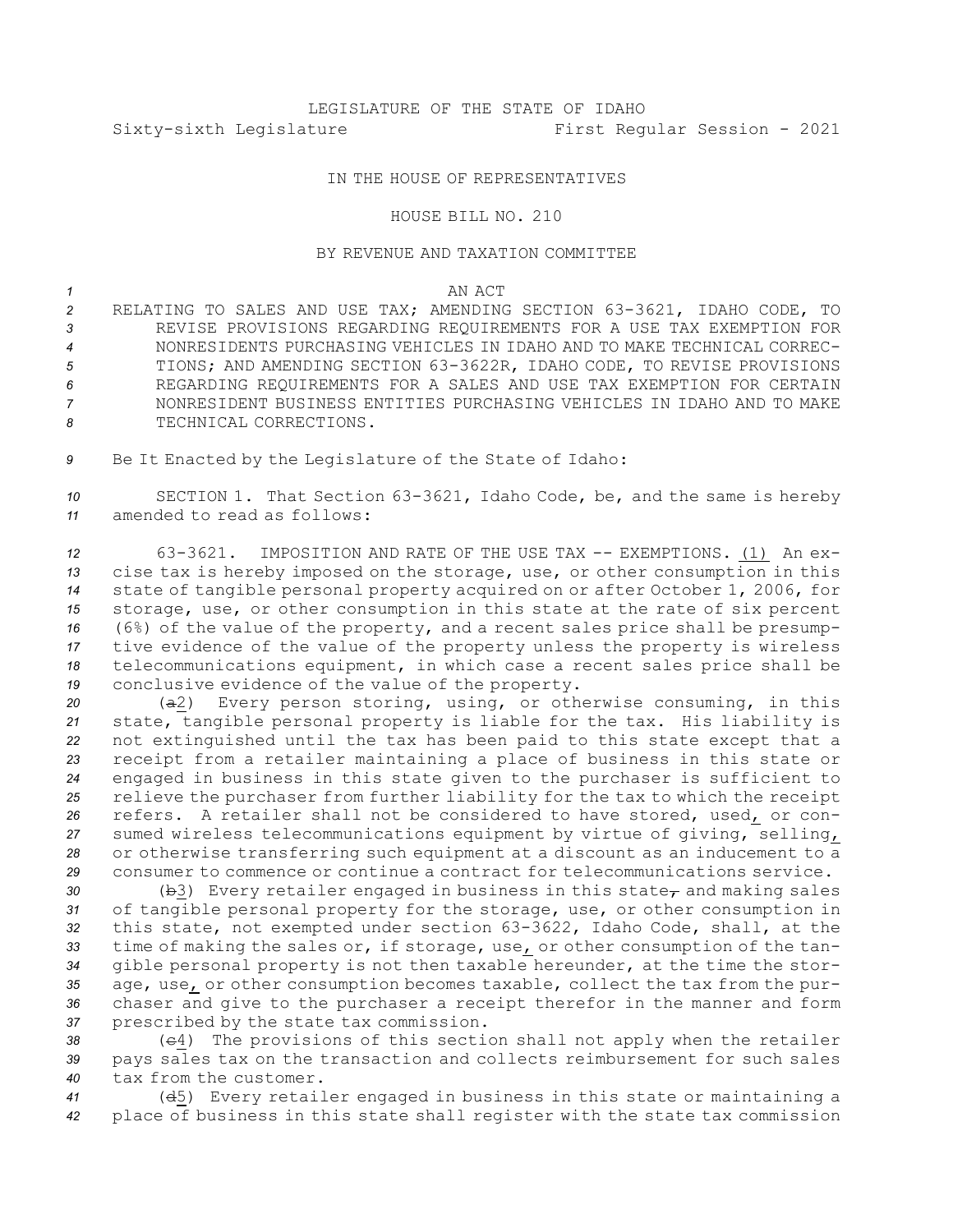*<sup>1</sup>* and give the name and address of all agents operating in this state the loca-

*<sup>2</sup>* tion of all distributions or sales houses or offices or other places of busi-*<sup>3</sup>* ness in this state and such other information as the state tax commission may

*<sup>4</sup>* require.

 (e6) For the purpose of the proper administration of this act and to prevent evasion of the use tax and the duty to collect the use tax, it shall be presumed that tangible personal property sold by any person for delivery in this state is sold for storage, use, or other consumption in this state. The burden of proving the sale is tax-exempt is upon the person who makes the sale unless he obtains from the purchaser <sup>a</sup> resale certificate to the effect that the property is purchased for resale or rental. It shall be presumed that sales made to <sup>a</sup> person who has completed <sup>a</sup> resale certificate for the seller's records are not taxable and the seller need not collect sales or use taxes unless the tangible personal property purchased is taxable to the pur- chaser as <sup>a</sup> matter of law in the particular instance claimed on the resale certificate.

 (a) <sup>A</sup> seller may accept <sup>a</sup> resale certificate from <sup>a</sup> purchaser prior to the time of sale, at the time of sale, or at any reasonable time after the sale when necessary to establish the privilege of the exemption. The resale certificate relieves the person selling the property from the burden of proof only if taken from <sup>a</sup> person who is engaged in the busi- ness of selling or renting tangible personal property and who holds the permit provided for by section 63-3620, Idaho Code, or who is <sup>a</sup> retailer 24 not engaged in business in this state<sub>r</sub> and who, at the time of purchasing the tangible personal property, intends to sell or rent it in the regu- lar course of business or is unable to ascertain at the time of purchase whether the property will be sold or will be used for some other pur- pose. Other than as provided elsewhere in this section, when <sup>a</sup> resale certificate, properly executed, is presented to the seller, the seller has no duty or obligation to collect sales or use taxes in regard to any sales transaction so documented, regardless of whether the purchaser properly or improperly claimed an exemption. <sup>A</sup> seller so relieved of the obligation to collect tax is also relieved of any liability to the purchaser for failure to collect tax or for making any report or disclo-sure of information required or permitted under this chapter.

 (b) The resale certificate shall bear the name and address of the pur- chaser, shall be signed by the purchaser or his agent, shall indicate 38 the number of the permit issued to the purchaser<sub>r</sub> or that the purchaser is an out-of-state retailer, and shall indicate the general character of the tangible personal property sold by the purchaser in the regular course of business. The certificate shall be substantially in such form as the state tax commission may prescribe.

 (fc) If <sup>a</sup> purchaser who gives <sup>a</sup> resale certificate makes any storage or use of the property other than retention, demonstration, or display while holding it for sale in the regular course of business, the storage or use is taxable as of the time the property is first so stored or used.

*<sup>47</sup>* (g7) Any person violating any provision of this section is guilty of *<sup>48</sup>* <sup>a</sup> misdemeanor and punishable by <sup>a</sup> fine not in excess of one hundred dollars *<sup>49</sup>* (\$100), and each violation shall constitute <sup>a</sup> separate offense.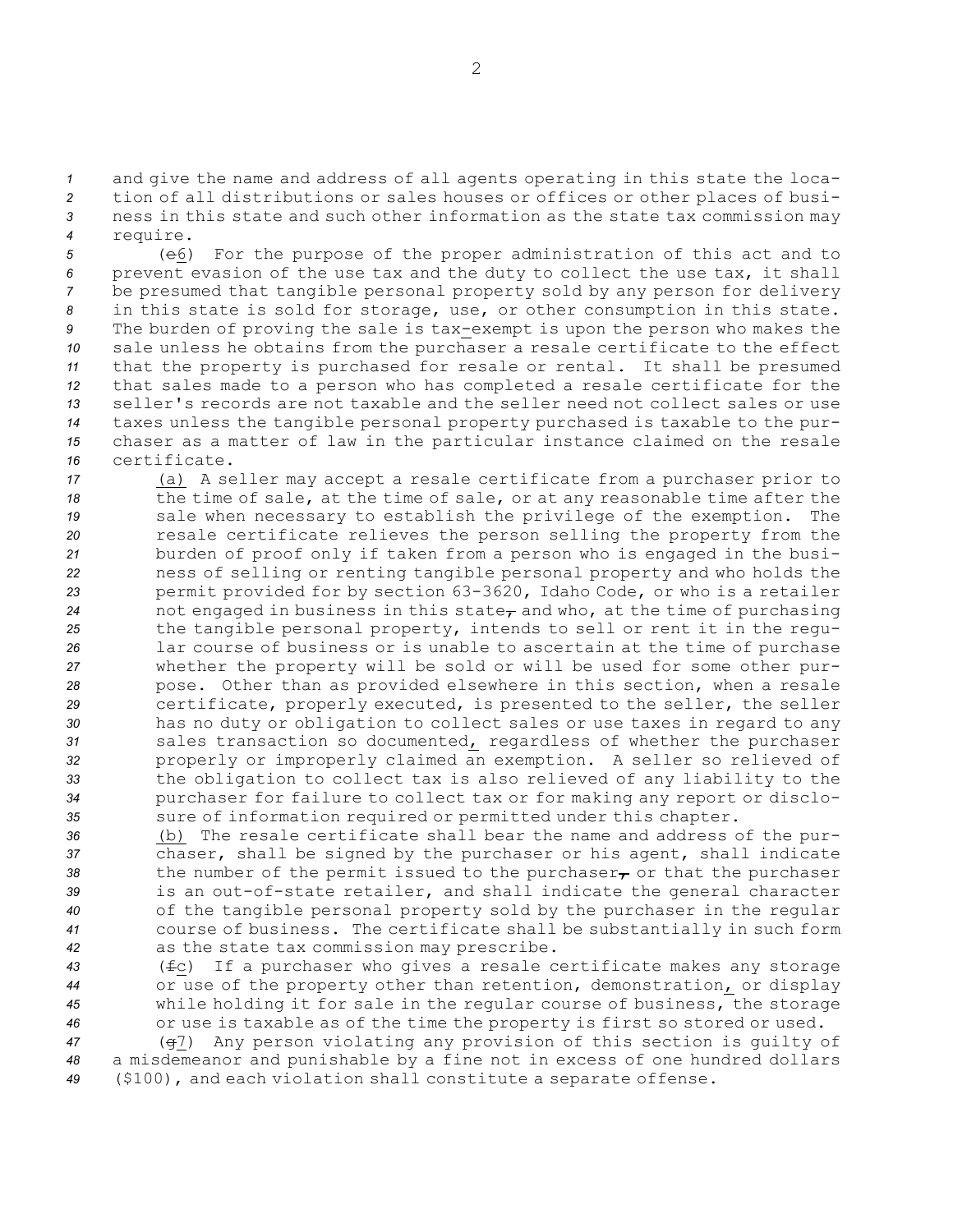*<sup>1</sup>* (h8) It shall be presumed that tangible personal property shipped or 2 brought to this state by the purchaser was purchased from a retailer $_{\mathcal{T}}$  for *<sup>3</sup>* storage, use, or other consumption in this state.

 (i9) It shall be presumed that tangible personal property delivered outside this state to <sup>a</sup> purchaser known by the retailer to be <sup>a</sup> resident of this state was purchased from <sup>a</sup> retailer for storage, use, or other con- sumption in this state. This presumption may be controverted by evidence satisfactory to the state tax commission that the property was not purchased for storage, use, or other consumption in this state.

 ( $\dot{+}10$ ) When the tangible personal property subject to use tax has been subjected to <sup>a</sup> general retail sales or use tax by another state of the United States in an amount equal to or greater than the amount of the Idaho tax, and evidence can be given of such payment, the property will not be subject to Idaho use tax. If the amount paid the other state was less, the property will be subject to use tax to the extent that the Idaho tax exceeds the tax paid to the other state. For the purposes of this subsection, <sup>a</sup> registration cer- tificate or title issued by another state or subdivision thereof for <sup>a</sup> vehi- cle or trailer or <sup>a</sup> vessel as defined in section 67-7003, Idaho Code, shall be sufficient evidence of payment of <sup>a</sup> general retail sales or use tax.

 (k11) The use tax herein imposed by this section shall not apply to the use by <sup>a</sup> nonresident of this state of <sup>a</sup> motor vehicle which is registered or 22 licensed under the laws of the state of his residence and is not used in this state more than <sup>a</sup> cumulative period of time totaling ninety (90) days in any consecutive twelve (12) months and which is not required to be registered or licensed under the laws of this state if none of the buyers listed on the pur- chase, registration, or title documents are Idaho residents. <sup>A</sup> nonresident business entity will be held to the same requirements as <sup>a</sup> nonresident indi- vidual to qualify for the exemption provided in this subsection, except that the nonresident business entity also must not be formed under the laws of the state of Idaho. The use tax herein shall also not apply to any use of <sup>a</sup> motor vehicle which is registered or licensed under the laws of the state of res- idence of <sup>a</sup> nonresident student while such nonresident student is enrolled as <sup>a</sup> full-time student in an institution of postsecondary education that is both physically located in Idaho and recognized as accredited by the state board of education.

36 ( $\pm$ 12) The use tax herein imposed by this section shall not apply to the use of household goods, personal effects and personally owned vehicles or personally owned aircraft by <sup>a</sup> resident of this state if such articles were acquired by such person in another state while <sup>a</sup> resident of that state and primarily for use outside this state and if such use was actual and substan- tial, but if an article was acquired less than three (3) months prior to the time he entered this state, it will be presumed that the article was acquired for use in this state and that its use outside this state was not actual and substantial. The use tax herein imposed by this section shall not apply to the use of household goods, personal effects, and personally owned vehicles or personally owned aircraft by active duty military personnel temporarily assigned in this state and spouses who accompany them if such articles were acquired prior to receipt of orders to transfer to Idaho or three (3) months prior to moving to Idaho, whichever time period is shorter. For purposes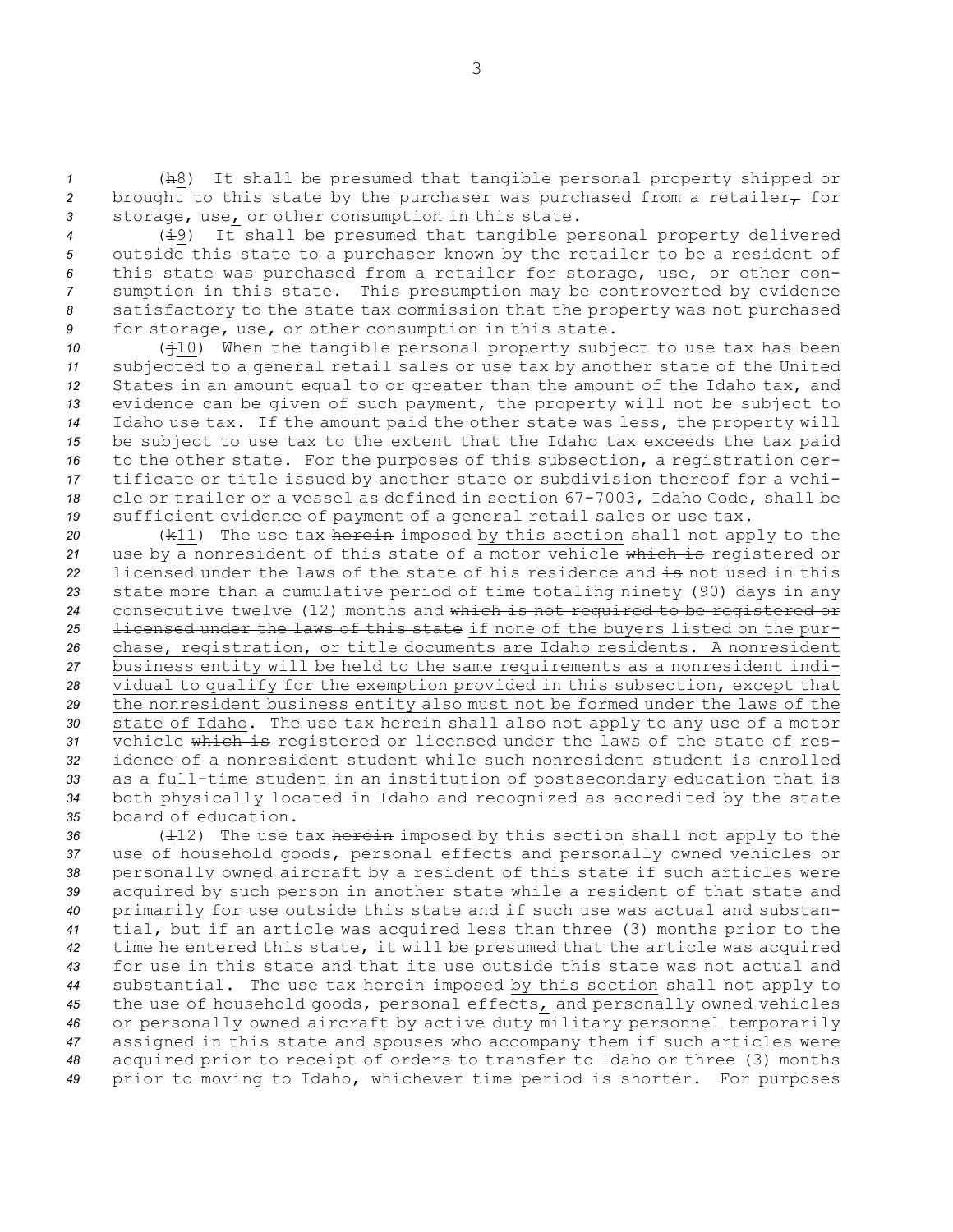*<sup>1</sup>* of this subsection, "resident" shall be as defined in section 63-3013 or *<sup>2</sup>* 63-3013A, Idaho Code.

 (m13)(a) The use tax herein imposed by this section shall not apply to the storage, use, or other consumption of tangible personal property which that is or will be incorporated into real property and which has been donated to and has become the property of:

*<sup>7</sup>* (1i) <sup>A</sup> nonprofit organization as defined in section 63-3622O, *8* Idaho Code; or

*9* (2ii) The state of Idaho; or

*<sup>10</sup>* (3iii) Any political subdivision of the state.

*<sup>11</sup>* (b) This exemption applies whether the tangible personal property is *<sup>12</sup>* incorporated in real property by the donee, <sup>a</sup> contractor, or subcon-*<sup>13</sup>* tractor of the donee, or any other person.

 (n14) The use tax herein imposed by this section shall not apply to tastings of food and beverages, including, but not limited to, wine and beer. For the purposes of this subsection, <sup>a</sup> tasting of wine and beer shall be defined as the maximum serving allowed by state or federal laws for such occasions provided to <sup>a</sup> potential customer, at no charge, at <sup>a</sup> location where like or similar beverages are sold. For nonalcoholic beverages and food, <sup>a</sup> tasting shall be defined as <sup>a</sup> sample from <sup>a</sup> unit available for sale at the tasting location.

 (o15) The use tax herein imposed by this section shall not apply to do- nations of food or beverages, or both, to individuals or nonprofit organi- zations. For the purposes of this section, "nonprofit organization" means those nonprofit entities currently registered with the secretary of state pursuant to section 30-30-102, Idaho Code.

 (p16) The use tax herein imposed by this section shall not apply to <sup>a</sup> retailer supplying prepared food or beverages free of charge to its employee when that retailer sells prepared food or beverages in its normal course of business.

*<sup>31</sup>* SECTION 2. That Section 63-3622R, Idaho Code, be, and the same is hereby *32* amended to read as follows:

 63-3622R. MOTOR VEHICLES, USED MANUFACTURED HOMES, VESSELS, ALL-TER- RAIN VEHICLES, TRAILERS, UTILITY TYPE VEHICLES, SPECIALTY OFF-HIGHWAY VEHI- CLES, OFF-ROAD MOTORCYCLES, SNOWMOBILES AND GLIDER KITS. There are exempted from the taxes imposed by this chapter:

 (a) Sales to nonresidents of motor vehicles, trailers, vessels, all-terrain vehicles (ATVs), utility type vehicles (UTVs), specialty off-highway vehicles (SOHVs), motorcycles intended for off-road use and 40 snowmobiles<sub>7</sub> for use outside of this state<sub>L</sub> even though delivery be made within this state, but only when:

 (1) The motor vehicles, vessels, ATVs, UTVs, SOHVs, motorcycles in- tended for off-road use, snowmobiles or trailers will be taken from the point of delivery in this state directly to <sup>a</sup> point outside this state; *45* and

 (2) The motor vehicles, vessels, ATVs, UTVs, SOHVs, motorcycles in- tended for off-road use, snowmobiles and trailers will be registered immediately under the laws of another state, will be titled in another state if required to be titled in that state, will not be used in this